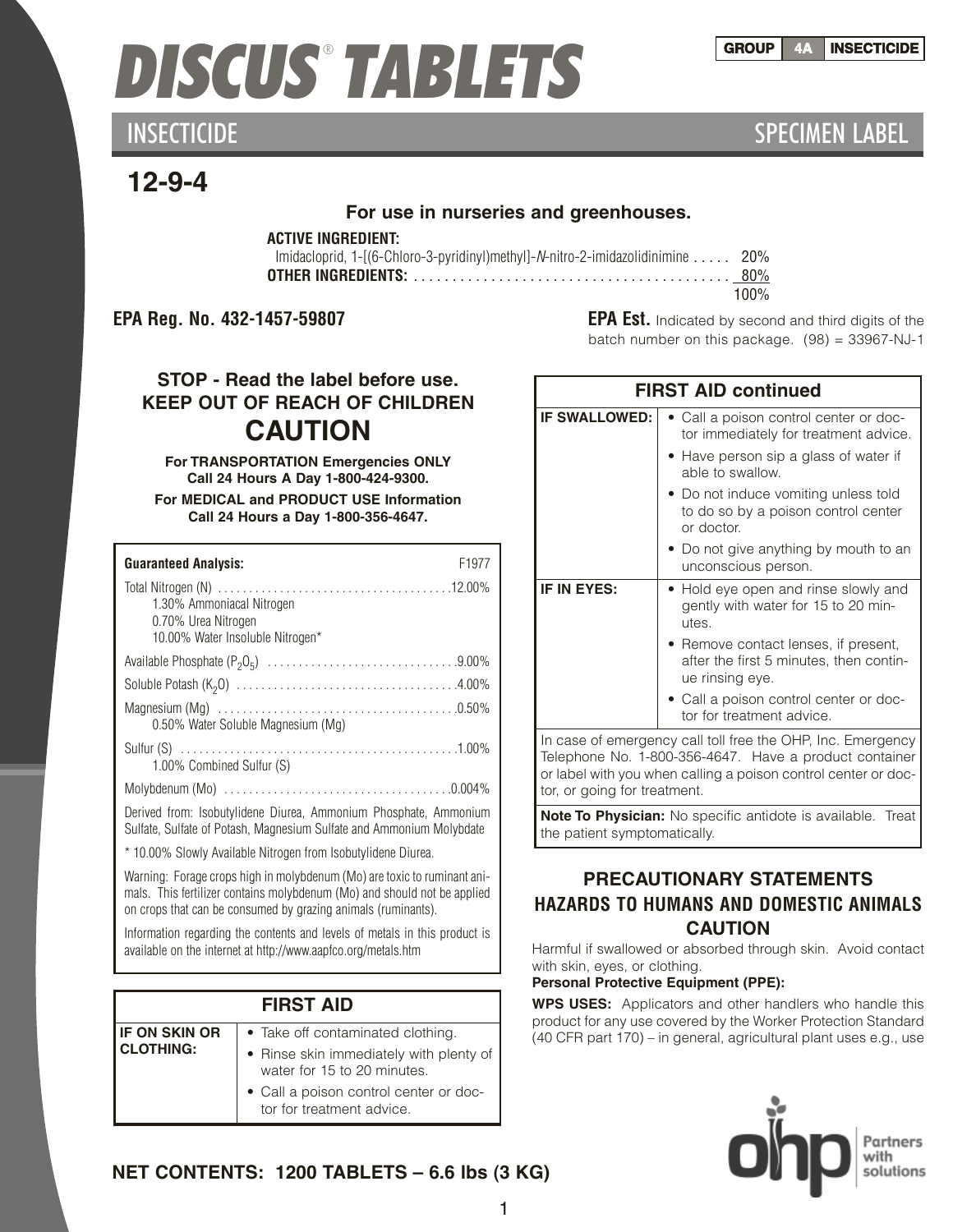in nursery, must wear:

- Long-sleeved shirt and long pants
- Chemical resistant gloves made of any waterproof material such as barrier laminate, butyl rubber, nitrile rubber, neoprene rubber, natural rubber, polyethylene, polyvinylchloride (PVC) or viton.
- Shoes plus socks

**Non-WPS USES:** Applicators and other handlers who handle this product for any use NOT covered by the Worker Protection Standard (40 CFR part 170) – in general, only agricultural plant uses are covered by the WPS, must wear:

- Shirt and pants
- Shoes plus socks
- Gloves

Follow manufacturer's instructions for cleaning/maintaining personal protective equipment, PPE. If no such instructions for washables, use detergent and hot water. Keep and wash PPE separately from other laundry.

#### **USER SAFETY RECOMMENDATIONS users should:**

- Wash hands before eating, drinking, chewing gum, using tobacco or using the toilet.
- Remove clothing immediately if pesticide gets inside. Then wash thoroughly and put on clean clothing.
- Remove PPE immediately after handling this product. Wash the outside of gloves before removing. As soon as possible, wash thoroughly and change into clean clothing.

### **ENVIRONMENTAL HAZARDS**

This product is highly toxic to aquatic invertebrates. Do not apply directly to water, or to areas where surface water is present or to intertidal areas below the mean high water mark. Do not contaminate water when disposing of equipment washwaters.

This product is highly toxic to bees exposed to direct treatment or residues on blooming crops or weeds.

This chemical demonstrates the properties and characteristics associated with chemicals detected in groundwater. The use of this chemical in areas where soils are permeable, particularly where the water table is shallow, may result in groundwater contamination.

#### **Do not formulate this product into other end-use products.**

#### **Resistance Management Recommendations**

Some insects are known to develop resistance to insecticides after repeated use. As with any insecticide, the use of this product should conform to resistance management strategies established for the use area. **DISCUSTABLETS** contains a Group 4A insecticide. Insect biotypes with acquired or inherent resistance to Group 4A insecticides may eventually dominate the insect population if Group 4A insecticides are used repeatedly as the predominant method of control for targeted species.

The active ingredient in **DISCUS TABLETS** is a member of the neonicotinoid chemical class. Insect pests resistant to other chemical classes have not shown cross-resistance to **DISCUS TABLETS**.

Contact your Cooperative extension specialist, certified crop advisor and/or product manufacturer for additional insect resistance management recommendations.

#### **DIRECTIONS FOR USE**

#### **It is a violation of Federal law to use this product in a manner inconsistent with its labeling.**

Do not apply this product in a way that will contact workers or other

persons, either directly or through drift. Only protected handlers may be in the area during application. For any requirement specific to your State or Tribe, consult the agency responsible for pesticide regulation.

**DISCUS TABLETS** can be used as directed in nurseries and greenhouses.

#### **AGRICULTURAL USE REQUIREMENTS**

Use this product only in accordance with its labeling and with the Worker Protection Standard, 40 CFR Part 170. This Standard contains requirements for the protection of agricultural workers on farms, forests, nurseries and greenhouses, and handlers of agricultural pesticides. It contains requirements for training, decontamination, notification, and emergency assistance. It also contains specific instructions and exceptions pertaining to the statements on this label about personal protective equipment (PPE), and restricted entry interval. The requirements in this box only apply to uses of this product that are covered by the Worker Protection Standard.

Do not enter or allow worker entry into treated areas during the restricted entry interval (REI) of 12 hours.

Exception: The Worker Protection Standard, under certain circumstances, allows workers to enter the treated area if there will be no contact with anything that has been treated.

PPE required for early entry to treated areas that is permitted under the Worker Protection Standard and that involves contact with anything that has been treated, such as plants, soil, or water, is

- Long-sleeved shirt and long pants
- Chemical resistant gloves made of any waterproof material such as barrier laminate, butyl rubber, nitrile rubber, neoprene rubber, natural rubber, polyethylene, polyvinylchloride (PVC) or viton
	- Shoes plus socks

#### **NON-AGRICULTURAL USE REQUIREMENTS**

The requirements in this box apply to uses of this product that are NOT within the scope of the Worker Protection Standard for agricultural pesticides (40 CFR part 170). The WPS applies when this product is used to produce agricultural plants on farms, forests, nurseries, or greenhouses.

Keep children and pets off treated area until dry.

#### **NURSERY AND GREENHOUSE**

**DISCUS TABLETS** will control or significantly reduce populations of insects that attack containerized, newly-planted and established trees and shrubs. For trees and shrubs grown in nurseries and greenhouses, **DISCUS TABLETS** will in some cases provide control of insects for up to two years. The tablet also has been shown to improve survival and growth rates of newly-established seedlings, containerized trees and shrubs, and newly-planted and well-established trees and shrubs. The decision to retreat plants in the second year after application should be based on the presence of pests.

**DISCUS TABLETS** is formulated to provide consistent delivery of active ingredient over time. Release of active ingredient is dependent on presence of adequate soil moisture. Irrigate moderately but thoroughly after application, allowing no leaching and runout from container for at least 3 irrigations or 10 days which ever is longer. Ensure that the plant receives regular irrigation for at least 2-3 months after treatment.

**Treatment of containerized ornamental plants** - For containerized, balled and burlapped, and pot-in-pot trees and shrubs, place the prescribed number of **DISCUS TABLETS** 1-4" deep into the media,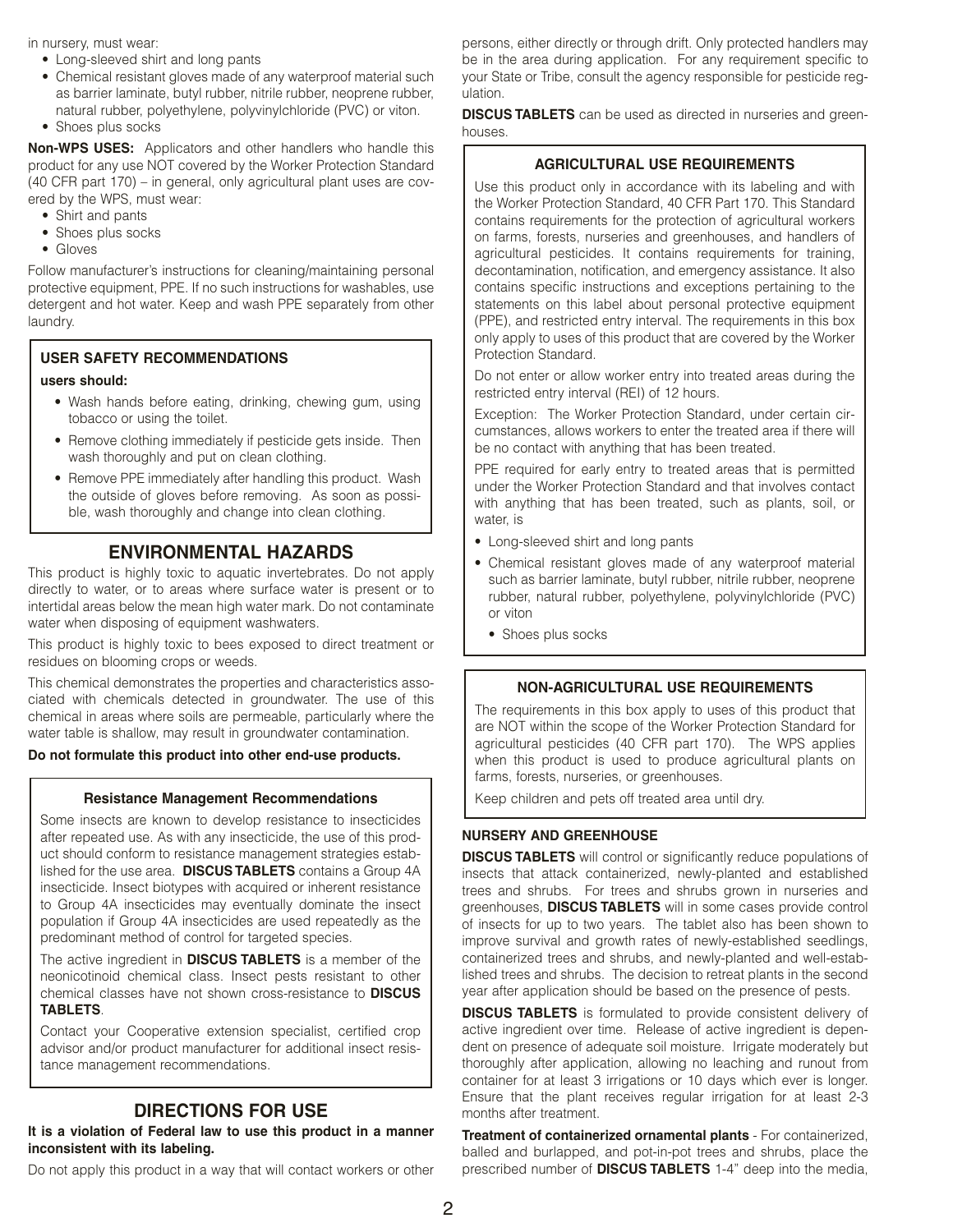and at least 2" from the outside edge of the container. Ensure that the tablet is completely covered with media after application.

**Treatment of bare root seedlings, whips, sticks, cuttings, etc., at planting** – Place the prescribed number of **DISCUS TABLETS** in each planting hole or slit, directly underneath to or next to the root system of the plant. Or, place the tablets 1-4" deep into the soil next to the plant (ca. within 2-5") after the plant has been planted and the root system covered with soil. Avoid applying tablets if the soil is saturated or if there is water present at the bottom of the planting hole or slit.

**Treatment of containerized or balled and burlapped trees and shrubs at planting** – While planting containerized trees and shrubs, place the prescribed number of **DISCUS TABLETS** in each planting hole directly underneath the root ball, or 1-4" deep into the root ball after the plant has been placed in the hole and the hole filled with soil. Avoid applying tablets if the soil is saturated or if there is water present at the bottom of the planting hole.

**Treatment of in-ground trees and shrubs** – For best results on established trees and shrubs, place **DISCUS TABLETS** as close to the fine absorptive roots as possible. For most deciduous trees and shrubs, these and adequate number of these absorptive roots are located within 6-24" of the trunk, depending on tree size. Apply **DIS-CUS TABLETS** 2-5" below the soil surface, next to the plant (ca. within 3-5" of newly planted trees or shrubs, or within 6-24" of wellestablished ornamentals). Ensure that the tablets are completely covered with soil after application.

For bushy coniferous trees and shrubs, numerous absorptive roots may be located near the drip-line. To apply **DISCUS TABLETS** post-plant to plants with a definite drip-line, place tablets 2-5" below the soil surface, evenly spaced around the tree and along the dripline. Ensure that the tablets are completely covered with soil after application.

Restriction: Do not apply more than 450 tablets per acre per year (0.5 lb imidacloprid) to in-ground plants.

| I NURSERY AND GREENHOUSE                                                                                                                                                                   |                                                                                                                                                                                                                                                                                                                                                                                                                                                                                               |                                                                                                                                                                              |                                                                                                                                 |
|--------------------------------------------------------------------------------------------------------------------------------------------------------------------------------------------|-----------------------------------------------------------------------------------------------------------------------------------------------------------------------------------------------------------------------------------------------------------------------------------------------------------------------------------------------------------------------------------------------------------------------------------------------------------------------------------------------|------------------------------------------------------------------------------------------------------------------------------------------------------------------------------|---------------------------------------------------------------------------------------------------------------------------------|
| Crop                                                                                                                                                                                       | <b>Pest</b>                                                                                                                                                                                                                                                                                                                                                                                                                                                                                   | <b>Container size</b>                                                                                                                                                        | Dose (# tablets per pot)                                                                                                        |
| Trees and Shrubs<br>(including non-bearing)<br>fruit and nut trees) in<br>containers or in contain-<br>ers prior to planting, dur-<br>ing or after planting into<br>landscape environments | Adelgids<br>Aphids<br>Armored scales (suppression)<br>Black vine weevil larvae<br>Flatheaded borers (excluding emerald ash borer)<br>Japanese beetle adults<br>Lace bugs<br>Leaf beetles<br>Leafhoppers (including glassy-winged sharpshooter)<br>Leafminers<br>Mealybugs<br>Pine tip moth larvae<br>Psyllids<br>Roundheaded borers (excluding Asian longhorned beetle)<br>Royal palm bugs<br>Sawfly larvae<br>Soft scales<br>Thrips (foliage only)<br>White grub larvae<br><b>Whiteflies</b> | $<$ 1 gallon<br>1 gallon<br>3 gallon<br>5 gallon<br>7 gallon<br>10 gallon<br>Large contain-<br>ers, or spaded,<br>balled and<br>burlaped, and<br>pot-in-pot orna-<br>mentals | $1 - 2$<br>$2 - 3$<br>$3 - 4$<br>$4 - 5$<br>$5 - 7$<br>2-3 tablets per inch of<br>trunk diameter or per<br>foot of shrub height |

| <b>NURSERY AND GREENHOUSE</b>                                                                                                                              |                                                                                                                                                                                                                                                                               |                                                                                                                                        |  |
|------------------------------------------------------------------------------------------------------------------------------------------------------------|-------------------------------------------------------------------------------------------------------------------------------------------------------------------------------------------------------------------------------------------------------------------------------|----------------------------------------------------------------------------------------------------------------------------------------|--|
| Crop                                                                                                                                                       | <b>Pest</b>                                                                                                                                                                                                                                                                   | Dose (# tablets)                                                                                                                       |  |
| Newly-planted whips or seedling<br>ornamentals (including non-bear-<br>ing fruit and nut trees), less than 1"<br>dbh, or less than 1 ft of shrub<br>height | Adelgids<br>Aphids<br>Armored scales (suppression)<br>Japanese beetle adults<br>Lace bugs<br>Leaf beetles<br>Leafhoppers (including glassy-winged sharpshooter)<br>Mealybugs<br><b>Psyllids</b><br>Soft scales<br>Thrips (foliage feeding)<br>White grub larvae<br>Whiteflies | 1 tablet per plant for preventative<br>or first onset of infestation<br>2 tablets per plant - higher rate<br>for heavy pest population |  |
|                                                                                                                                                            | Black vine weevil larvae<br>Flatheaded borers (excluding emerald ash borer)<br>Leafminers<br>Pine tip moth larvae<br>Roundheaded borers (excluding Asian longhorned beetle)<br>Royal palm bugs<br>Sawfly larvae                                                               | 2 tablets per plant                                                                                                                    |  |